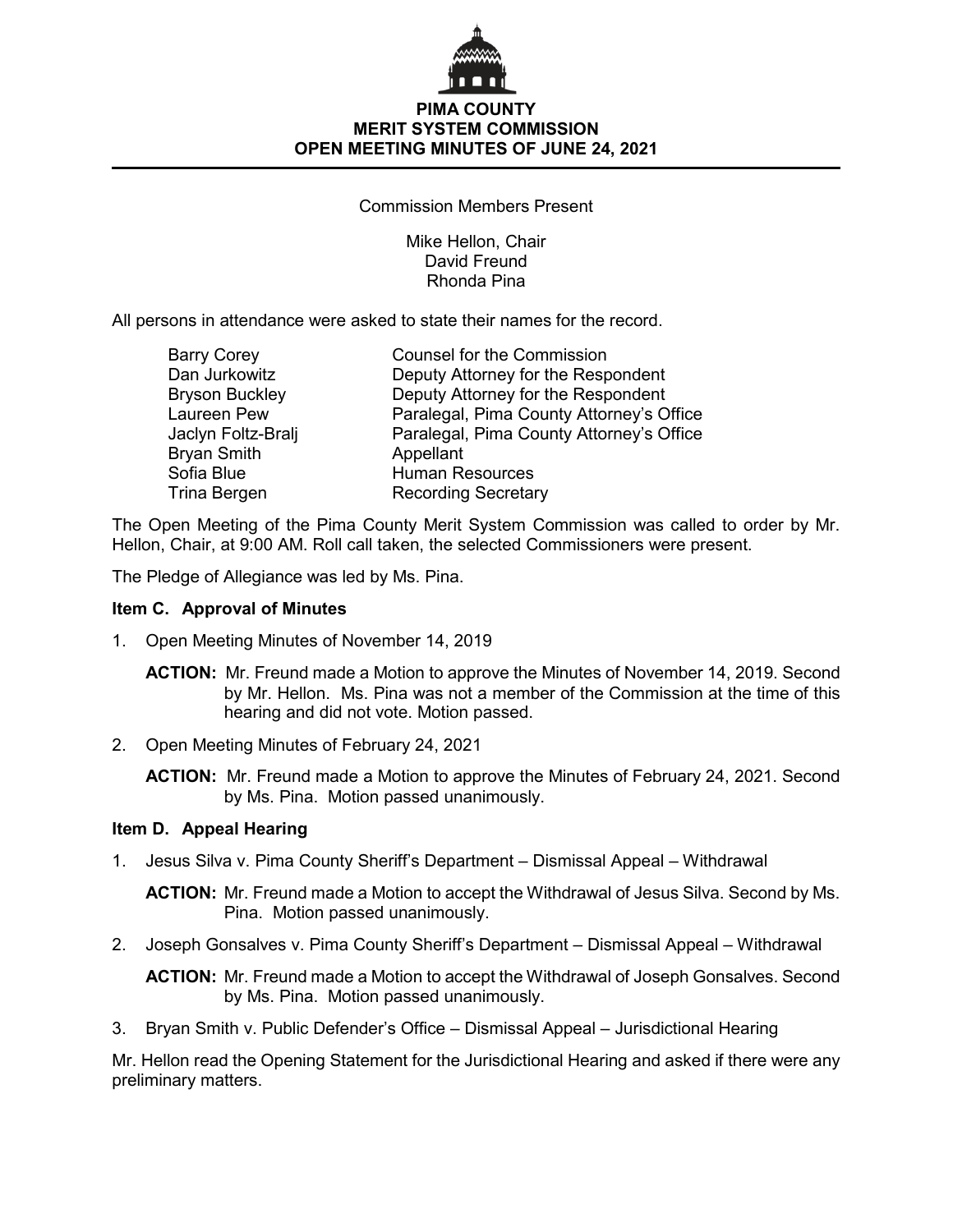**FOR THE RECORD:** Mr. Buckley said the Appellant's response for the Motion to Dismiss was outside the 10 calendar day period described under Merit System Rule 14.4. A.2. Mr. Hellon noted the objection.

Mr. Hellon explained the decision for a jurisdictional hearing:

- He determined there was sufficient information to conduct a Jurisdictional hearing.
- The County believes this is an error and filed a Motion to Dismiss and later a Motion to Reconsider.
- He did not accept the Motions and Mr. Smith is here to provided additional information for the Commissioners to consider.

Mr. Buckley asserted the issue is when the actual appeal was submitted and not necessarily the date and time of the date stamp. Mr. Hellon agreed and stated everyone is here to determine if the date stamp was accurate. Mr. Corey added is one of the questions which leads to the possibility as to whether or not there was good cause for failing to file within the 10 calendar day period.

Mr. Hellon asked Mr. Corey, if they determine the date stamp is correct, is it his council to the Commission they can accept jurisdiction if they find good cause for filing late? Mr. Corey indicated he needed to look up the appropriate Merit System Rule (MSR).

Before proceeding with the hearing Mr. Corey swore in the witness/appellant, Mr. Smith. The Respondent had no witnesses.

**ACTION:** Mr. Hellon admitted the email from Bryan Smith dated March 21, 2021 at 12:17 a.m. There were no objections.

Mr. Smith explained his process. He tried to digitally sign the Appeal form online and it couldn't be done and noticed it was approaching midnight. He submitted the other two documents that didn't require his signature. His first email was sent on March 21, 2021 at 12:01 a.m. When he was able to get the Appeal form signed, he emailed it, it was his third email.

Mr. Hellon stated if the County's website had accepted the digital signature would that have been within the 10 calendar days? Mr. Smith stated it wouldn't make the 10-day but the total 17-day time line.

Mr. Hellon asked what he believed the amount of time he had to file the appeal. Mr. Smith believed he had 17-days to file the appeal and at the time he was uncertain. The mandatory language of the 10-day Rule was diluted by the next sentence, allowing for 7 more days for good cause.

Mr. Hellon asked if he was asking for an extension based on good cause. Mr. Smith thought he was here to dispute the County's Motion to Dismiss.

Mr. Corey read Merit System Rule 14.2, sub-paragraph A.

"Appeals to the Commission must be filed with the Human Resources Department in writing within ten (10) calendar days of receipt of notice of an appealable action. If all attempts to deliver the notice fail, the right to appeal expires seventeen (17) calendar days from the date of the appealable action. In the absence of good cause, failure to file a timely appeal results in denial of the appeal due to lack of jurisdiction."

He and added the 17-day time period Mr. Smith is referring to is not applicable here, that deals with attempts to deliver the Notice of Discipline. The Notice of Discipline date is not contested.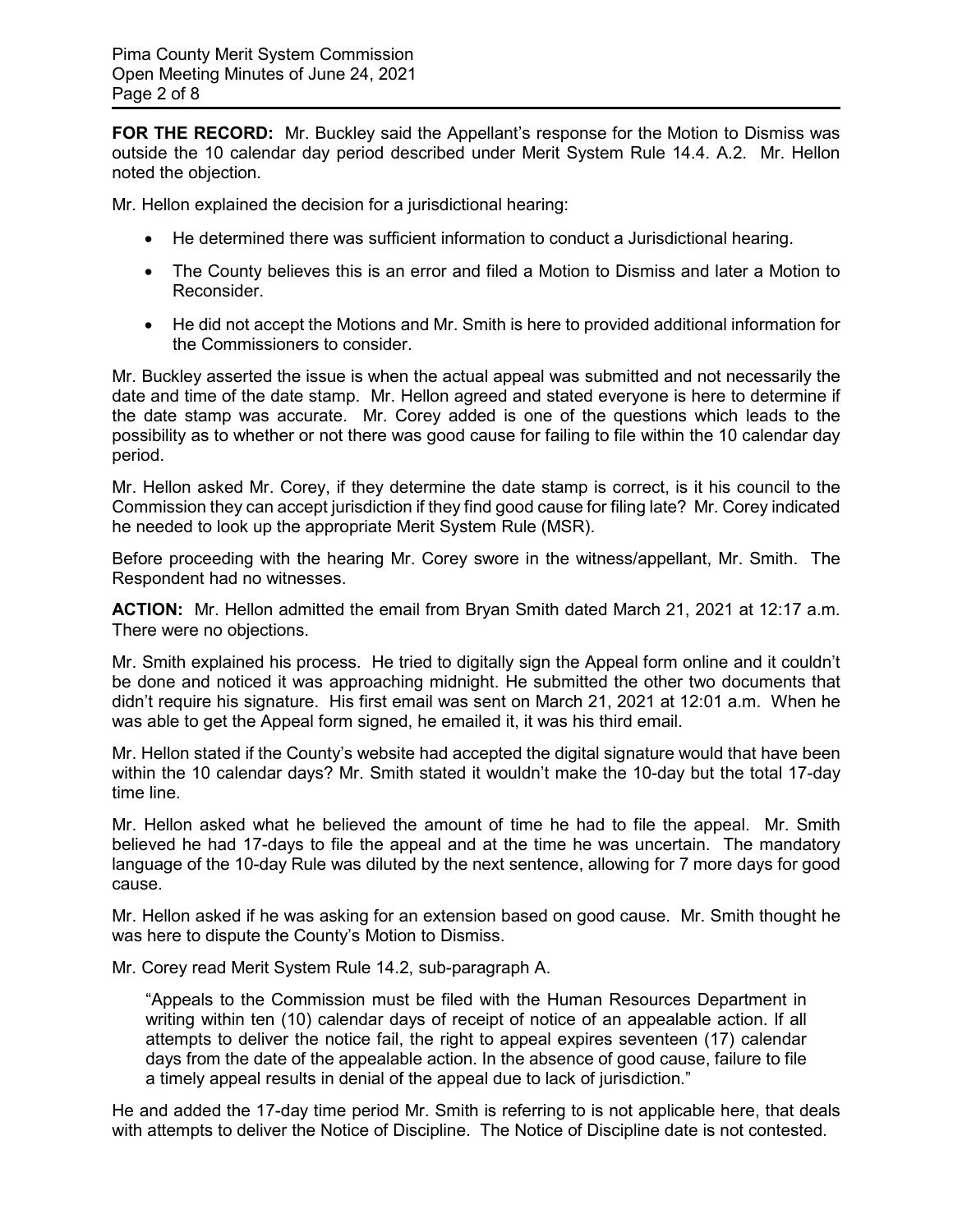His advice to the Commission is the 10-day period applies unless there is good cause. If there is good cause it could extend the 10-day period in which to file an appeal.

Mr. Freund asked Mr. Smith the following questions:

- Did he know the appeal had to be filed before midnight of March 29, 2021? Mr. Smith replied that he wasn't clear about the dates until Mr. Corey explained rule 14.2.A. He had no one to ask and he was going for the 10-day window. He had difficulty digitally signing the appeal.
- Was he filling in the form prior to midnight? Mr. Smith confirmed he was working on the documents prior to midnight. He offered to provide access to his computer to look at the time documented on his system.
- Did he think to consult someone in Human Resources for assistance? Mr. Smith stated he did not. He followed the prompts on the website.

Ms. Pina asked Mr. Smith additional questions.

- What was he basing his time on as far as good cause that allows him to add the extra time, 10-days or an extra 7-days? Mr. Smith acknowledged that he did not clearly understand the time line.
- When did he receive notification? Mr. Smith stated he signed the document on March 10, 2021.
- What was happening within the 10-days? Mr. Smith indicated he was searching for an attorney and had to file the documents himself which bought it to the 20th and 21st dates. The 20th was Saturday and that morning he discussed the issue with his wife and children. That afternoon he started to process the documents.

Ms. Pina asked Mr. Corey if the procedure for notification was followed. Mr. Corey stated the signature on the last page of the notification is March 10, 2021 and it was his understanding the procedures were followed.

**ACTION:** Exhibits 1-5 were admitted without objection.

Mr. Buckley clarified the dates:

- March 9, 2021 the dismissal meeting was held. Ms. Kroska sent Mr. Smith an email informing him of the dismissal and she later followed up with a telephone call.
- Attached to the email was a PDF document of the Notice of Dismissal, Exhibit 5.
- Mr. Smith was to be present in the office but for whatever reason he wasn't in that day and attended from another location. The meeting took place utilizing Microsoft Teams.
- They couldn't get his signature that day and asked him to sign it the next day. As soon as possible.

Mr. Smith objected stating there was no evidence to show that he was to appear in the office. He was on suspension and not allowed in the office.

Mr. Hellon reiterated Mr. Smith's response. He was trying to file his appeal electronically on Saturday. He knew the 10 calendar day limit was on Saturday. Mr. Smith thought he was within the 10 calendar days when attempting to electronically sign it which failed. He thought because of the issues, he had additional 7-days for good cause. Does that accurately state your position?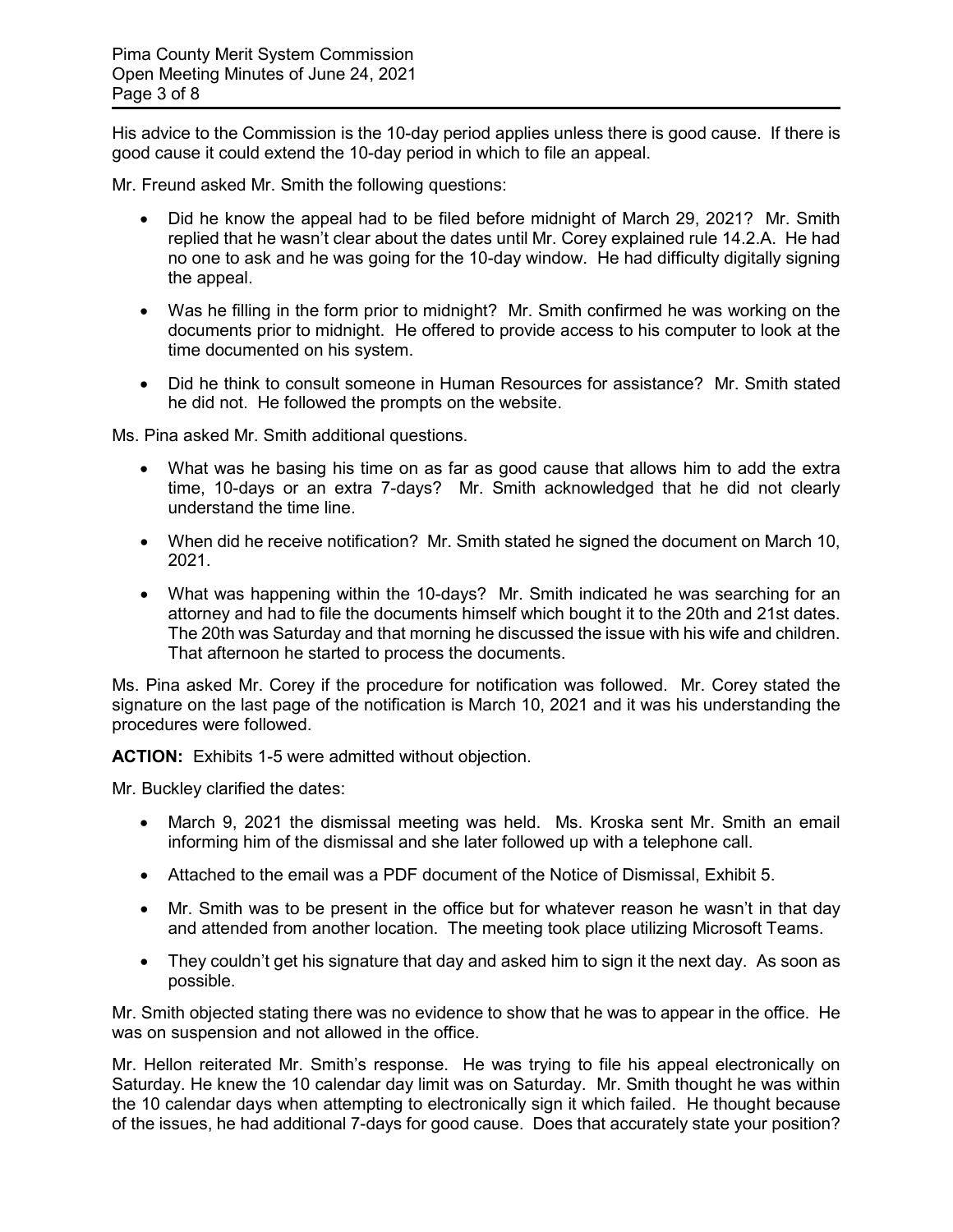Mr. Smith replied, the line about the 10-day limit is incorrect, he did not know. He felt good that he submitted it. He objected to the idea that he was notified to attend the meeting in the office. That is false.

Mr. Buckley stated Mr. Smith was notified in writing multiple times informing him that he has a 10 day window and he had the right to file an appeal within 10 calendar days of the receipt of the appealable action. See Exhibit 5. It was included in the text of the email that was sent by Ms. Kroska, it shows the 10-days. He was also instructed to call Human Resources if he has questions.

Mr. Freund stated Mr. Smith is basically saying the requirement of the Notice that he received doesn't necessary require that he be there in person or that he sign. Is there is some proof he actually had the Notice? A signature in and of itself is just a manner of proving the Notice?

Mr. Buckley confirmed Mr. Freund's statement is correct. Because of COVID and with everything transitioning to remote meetings, it made sense to give somebody notice without physically requiring a signature from them. That was done in the meeting. It was done in the email after the meeting and it was done by the phone call.

Mr. Hellon explained Mr. Buckley's position is the Notice was delivered on March 9, 2021. Mr. Buckley agreed and stated, the evidence of the Notice is in the email. Mr. Smith's actions, making himself unavailable to sign off should not change the effective date of the Notice.

Mr. Smith stated that is not what he did. The Rule says 10 calendar days of receipt of Notice, not notice. He knew he was being fired and the actual receipt of the Notice was signed on March 10, 2021. He didn't have the foreknowledge of playing some kind of game to avoid giving a signature to get an extra day added.

Mr. Buckley stated the County is not arguing this is on purpose or intentional. He noted that under Merit System Rule 14.2.A, signature is not required. Mr. Smith added a Notice of Dismissal is different than a receipt of Dismissal.

Mr. Corey read Merit System Rule 12.2.B.4 under the caption Dismissal and said It was pertinent to their consideration.

Section a: "Dismissal for a disciplinary reason is the most significant disciplinary action and may be used for the most serious incidents or repetitions of improper performance or conduct. An Appointing Authority may dismiss a permanent employee for a disciplinary reason."

Section b: "The Notice of Dismissal shall contain the specific reason(s) for the dismissal in sufficient detail to inform the employee of the reason(s) for the action and shall advise the employee of the right to appeal the dismissal to the Merit System Commission within ten (10) calendar days of receipt of notice."

Section c: "The Notice of Dismissal must be delivered to the employee prior to or no later than the effective date of the dismissal." The date of the dismissal can be different from the Notice. I think the Notice is referred to as a written document.

Mr. Freund asked Mr. Corey:

• If the signature on the Notice of Dismissal where the employee is asked to sign. Isn't that a way of proving the employee received it? Does it mean there could be alternated means of showing they received it? Mr. Corey responded, it would and does constitute Notice of receipt by the employee by the date shown. In this case it is March 10, 2021.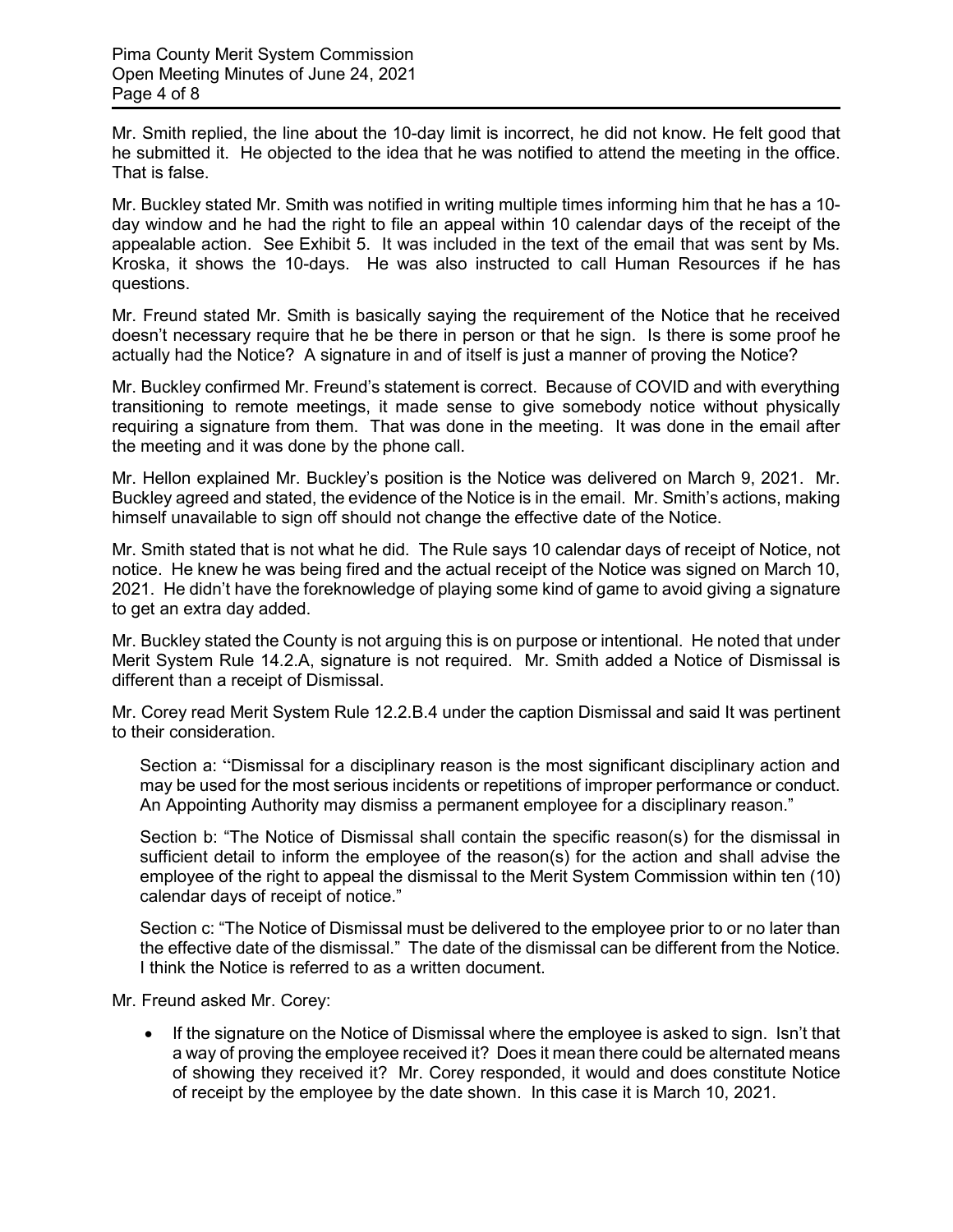• Is there another method of proof the employee actually received the Notice? Mr. Corey stated a signature on the date shown is evidence.

Mr. Buckley stated it's the County's position it was given on March 9, 2021 and under Rule 12.2.B.4.c it references the receipt must be documented and it is here. That acknowledges the receipt. It doesn't determine when the receipt occurred. If it is determined this happened on March 10, 2021, the filing still came outside the window.

Ms. Pina asked Mr. Corey how does the Rule he read apply to the 10-day rule of March 10, 2021? Mr. Corey responded, he believed March 10th is the beginning of the countdown. The 10-days after that would be March 20th and that's a Saturday. The Rules are silent on a person walking in the door and hand a piece of paper to somebody and say here is my appeal. Mr. Smith could not do that on Saturday or Sunday. He stated the 10th calendar day would be March 20th and it would be up to the Commission to make the determination. Ms. Pina replied either way the appeal would be late.

Mr. Corey also added if it was Mr. Smith's position there was good cause for bringing it to the Commission and filing it when he did. The question is whether or not the fact the office wasn't open to file it constitutes good cause.

Mr. Freund asked Mr. Buckley, is it the County's position that an employee who has been disciplined or dismissed has a vehicle or method or a way of filing their appeal electronically, would that be sufficient if Mr. Smith had done so before 12:00 a.m. would that have properly involved the jurisdiction within the 10-day Rule?

Mr. Buckley responded yes and added the appeal form was submitted online, he filled it out digitally and submitted digitally. That's the means which an appeal could be submitted. Because there were technically difficulties at the last minute doesn't constitute good cause. Mr. Smith had 10-days to fill out the 1-page form and attach his Notice of Dismissal. That's what is required to submit and it states on the form there are 10 calendar days to submit. By waiting for the 10th day, until about around midnight and submitting it late is not good cause. Mr. Smith said it took him about 15 minutes to do this whole thing. That's 15 minutes he could have done at any point in that 10-day window. If he had any questions he could have called Human Resources. He didn't and that can't constitute good cause. Mr. Smith agreed it took 15 minutes.

Mr. Hellon asked if he had additional items to present to the Commission.

Mr. Buckley had a couple of items that may have been discussed briefly and stated there were multiple times Mr. Smith was informed of the 10-day window and to contact Human Resources if he needed information about the process. His office contacted Human Resources, Employment Rights to inquire if Mr. Smith contacted them within the 10-day period and he did not. Mr. Smith waited until the last possible date to start filing the appeal.

Mr. Smith said he believed he had 10-days until he read the sentence after the 10-day rule and he tried to get it submitted. Additionally, the decision to appeal was not made until the 10th day, it wasn't an easy decision as the allegations included falsification of government documents. If they asked him to sign it on the 9th, he would have done it. They informed him that he didn't offer any information to change their mind about the dismissal.

Mr. Freund questioned Mr. Smith about the Teams meeting. He did not dispute the Teams meeting took place on March 9th. During their conversation someone reviewed the Notice of Dismissal. He couldn't be certain but guessed that would be the last thing. He couldn't be 100% certain of what was discussed during the Teams meeting.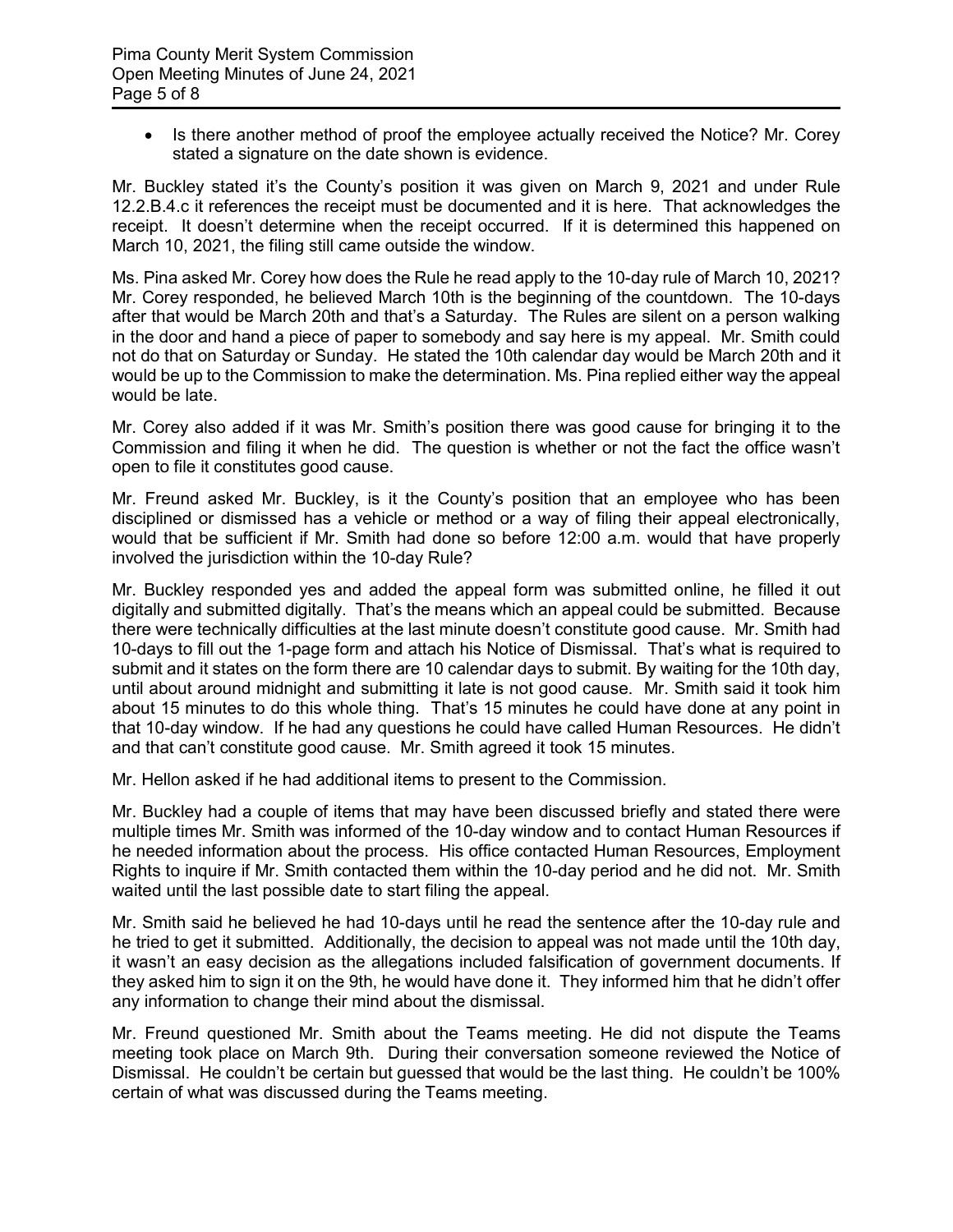Mr. Freund re-stated Mr. Smith doesn't dispute that on March 9th he was being dismissed and he knew some of the reasons why.

Mr. Corey again read Rule 12.3.B.4 and he wasn't sure if the date of March 9th was particularly relevant to the Commission's decision.

Mr. Freund stated that is why he was trying to establish the County's position.

- They had the discussion on phone and video on March 9th.
- Mr. Smith was sent an email and attached to the email was the actual Notice of Dismissal.
- Whether the Commission want to consider that was delivered to him on the effective date or not, he didn't know and documented is the question.
	- o Mr. Corey stated in this case it was documented to be the 10th.
	- o Mr. Buckley stated the Dismissal was dated March 9th.
	- o Mr. Hellon restated Mr. Smith was dismissed on March 9, 2021 and confirmed by Mr. Buckley.

Mr. Hellon asked Mr. Corey about the Rule. The Notice of Dismissal has to be delivered to Mr. Smith prior to the dismissal. He can't be dismissed and then give him the Notice of Dismissal later. Mr. Corey agreed and read a portion of the Rule. "The Notice of Dismissal must be delivered to the employee prior to or no later than the effective date of the dismissal." It goes on to say, "The date of receipt must be documented." Mr. Smith stated that was not done.

Mr. Hellon asked if Mr. Smith was dismissed on March 9th and he didn't get the Notice until March 10th, does that void the dismissal? Mr. Buckley stated no and explained the Notice of Dismissal was delivered to Mr. Smith on the effective date of his dismissal and referenced Exhibit 5. He added, because Mr. Smith wasn't in the office they couldn't get his signature and they got it the next day. The date of the receipt is documented.

Mr. Hellon stated his perception. Whoever came up with the Rule that an Appellant has 10 calendar days to file an appeal had to anticipate that weekends would be involved and had to anticipate it was possible that a Saturday and Sunday would occasionally be the 10th day. The evidence seems to indicate he was clearly late.

Yes, he missed the deadline but did he do so in making a good faith effort to meet the deadline and therefore should we find there is good cause to hear the appeal. That's the matter before Commission and asked if anyone had a different view.

Ms. Pina didn't have a different view and asked if an actual conversation took place between Mr. Smith, Ms. Kroska and Mr. Feinman. Mr. Buckley stated yes, it took place using the Teams program. The Notice of Dismissal was reviewed during the video conference and later that day Ms. Kroska called him to inform him that he was dismissed.

Mr. Hellon stated, If the Commission accepts March 10, 2021, which is a Wednesday and there are 7 working days between the date of dismissal and the conclusion of the 10-day window that were available to the Appellant to file, the appeal. He considered that could be good cause for missing the midnight deadline on Saturday.

Mr. Freund said they heard Mr. Smith was trying to get an attorney and he had a conversation with his family on Saturday. He testified the information of the 10-day notice was his belief until he read this procedure then came to the conclusion that was the day he had to get it in.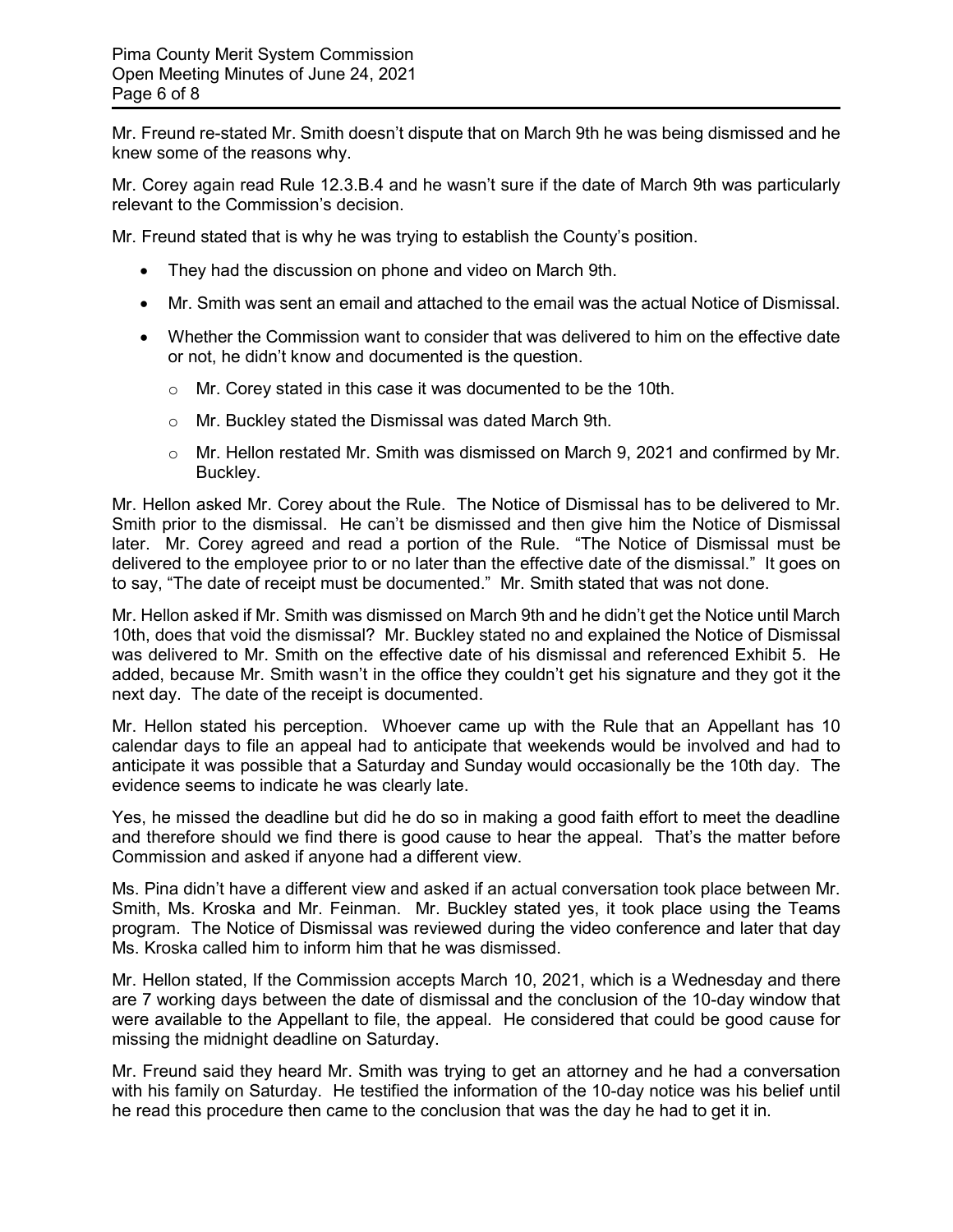Mr. Buckley stated good faith attempt was mentioned and good faith is not part of the rules and it is important to differentiate that from good cause. Good cause is being physically unable to complete then submit the appeal paperwork and that is not the cause in this case. Mr. Smith was searching for an attorney it doesn't preclude him from filing his appeal.

The appeal form is one page. Write the bases of the appeal, write the remedy requested, sign and date the form then submit it. Mr. Smith determined on Friday that he was not going to get an attorney and that gives him Friday night and all of Saturday to complete the appeal process. He waited until the last minute to complete a 15-minute process. It is not good cause.

Mr. Smith explained his understanding of the process:

- 1. Explain the reason for the appeal.
- 2. Present your appeal on the document.
- 3. It's not a form that requires "only" a signature.

Mr. Corey read Merit System Rule 14.2.A; "The appeal shall state the basis of the appeal and the remedy requested."

Mr. Hellon explained the process could simply be the County's actions were wrong. The remedy requested is you want your job back and the details could be flushed out at a later time.

Mr. Buckley agreed with this statement.

Mr. Hellon commented for information purposes Mr. Buckley, this Commissioner would equate good faith with good cause. In this case it seems if Mr. Smith had been hit by a truck on the 10th or 11th and didn't get out of the hospital until Saturday that would clearly be good cause in my judgment. Not utilized 7 working days to file simply because he was looking for a lawyer, in my mind that doesn't quite gets us there.

Ms. Pina concurred with Mr. Hellon's comments. There were multiple times this was made available to know there were 10 calendar days and it was established it was 10th. 10-days from that still would have been past the 10 calendar days.

- On March 9th there was a conversation between the interest party the dismissal was going to take place. Mr. Smith may have anticipated receiving documents that would have listed the 10 calendar days within the email.
- The other one was on March 10th and signing the document and once again it is a 10 calendar day notification. In this particular situation they could file that or have the ability to file, that's an option based on the 14.2.A policy, which is the bases of the appeal which you mentioned.

Mr. Freund stated many rules and procedures have a provision written into them that if a due date falls on a weekend or holiday when the government office is closed, then its extended. He asked Mr. Corey if Pima County rules have such a provision and he responded Pima County does not have such a provision.

Mr. Hellon agreed and commented what if the County provides a system whereby these things can be filed electronically, at any time, any day whether the office is open or not.

Mr. Corey commented a good faith excuse could have been I don't have a computer. I don't have access to a computer because the libraries are closed due to the pandemic. Those aren't addressed in the Rule and they are left to the Commissions sound discretion in determining if that would constitute good cause. But that evidence hasn't been introduced. Mr. Smith had access